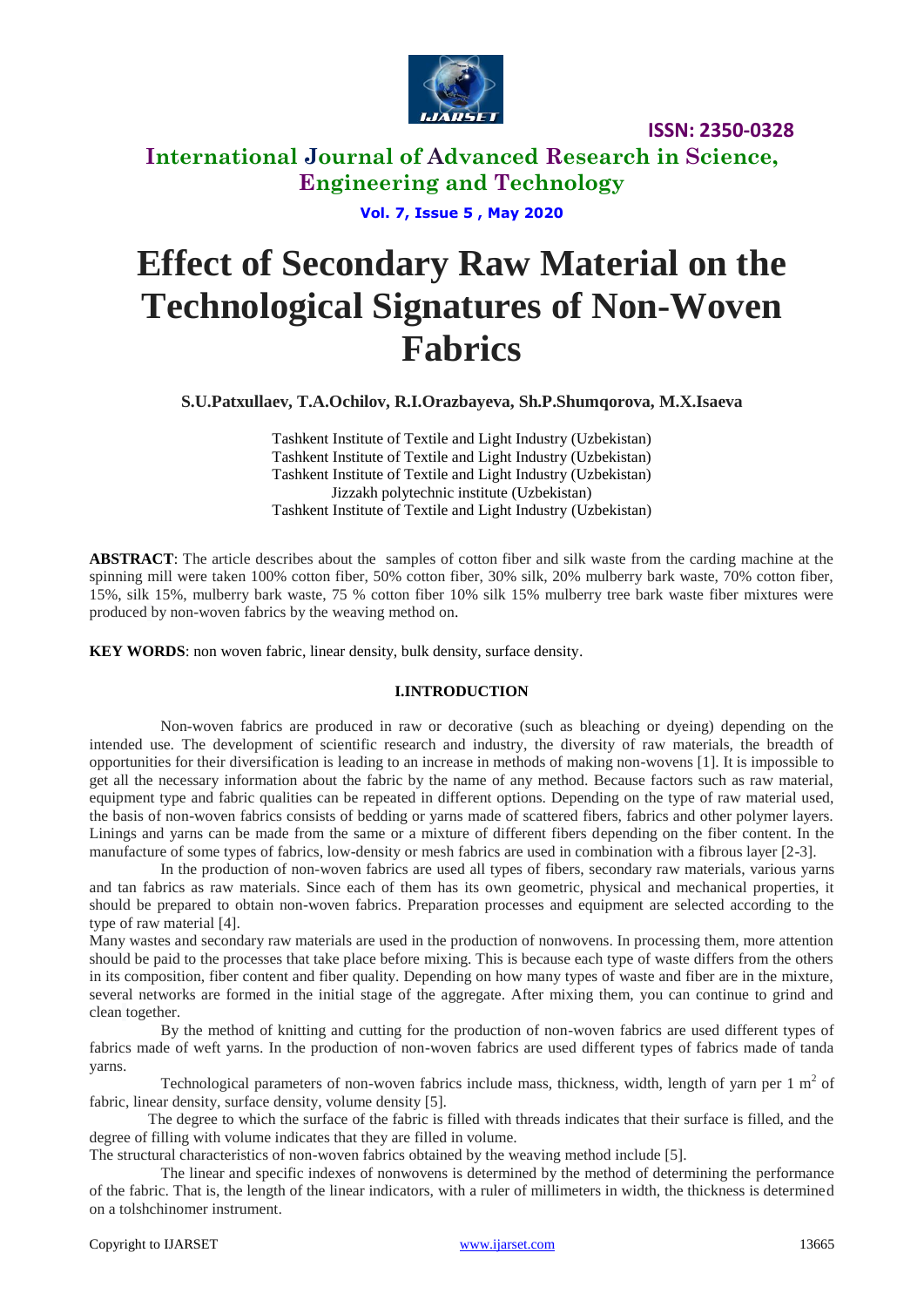

## **ISSN: 2350-0328 International Journal of Advanced Research in Science, Engineering and Technology**

### **Vol. 7, Issue 5 , May 2020**

### **II. SIGNIFICANCE OF THE SYSTEM**

To determine the technological indexes of nonwoven fabric were used 100% cotton fiber, 50% cotton fiber 30% silk 20% mulberry bark waste, 70% cotton fiber 15% silk 15% mulberry bark waste, 75% cotton fiber 10% silk 15% waste fiber mixtures derived from mulberry bark.

The results of the study are shown in Figures 1 and 4 below.



Figure 1. Influence of the secondary raw material composition on the mass and density indicators of non-woven fabrics. 1-mass;

2-thickness.



Figure 2. Influence of the secondary raw material composition on the width of nonwovens and the length of yarns per 1 m2 of fabric. 1-width; 2-Length of threads in 1 m2 of fabric.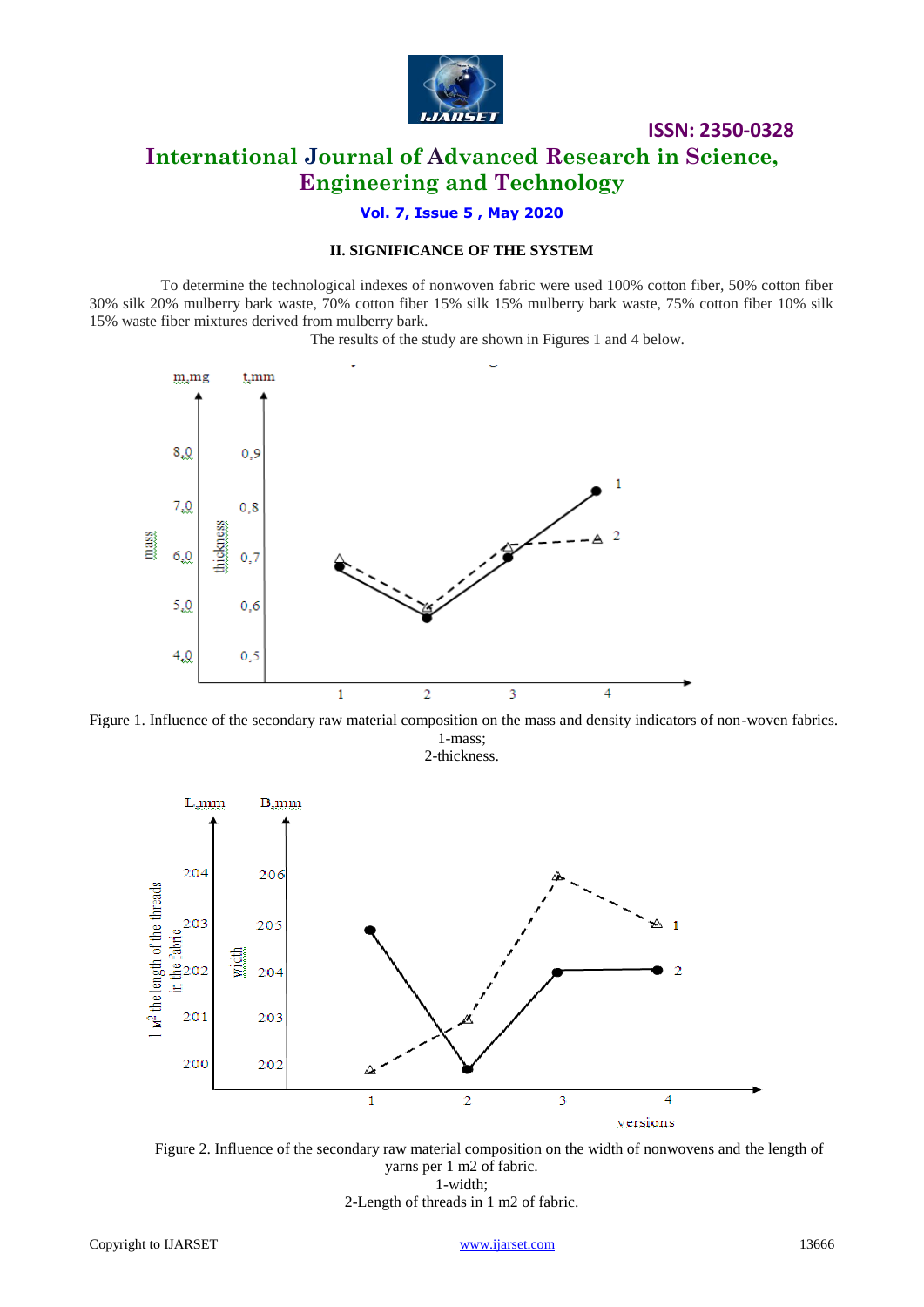

# **International Journal of Advanced Research in Science, Engineering and Technology**

**ISSN: 2350-0328**

**Vol. 7, Issue 5 , May 2020**



Figure 3. Influence of secondary raw material composition on linear density and surface density indicators of non-



Figure 4. Influence of secondary raw material composition on the volume density index of non-woven fabrics